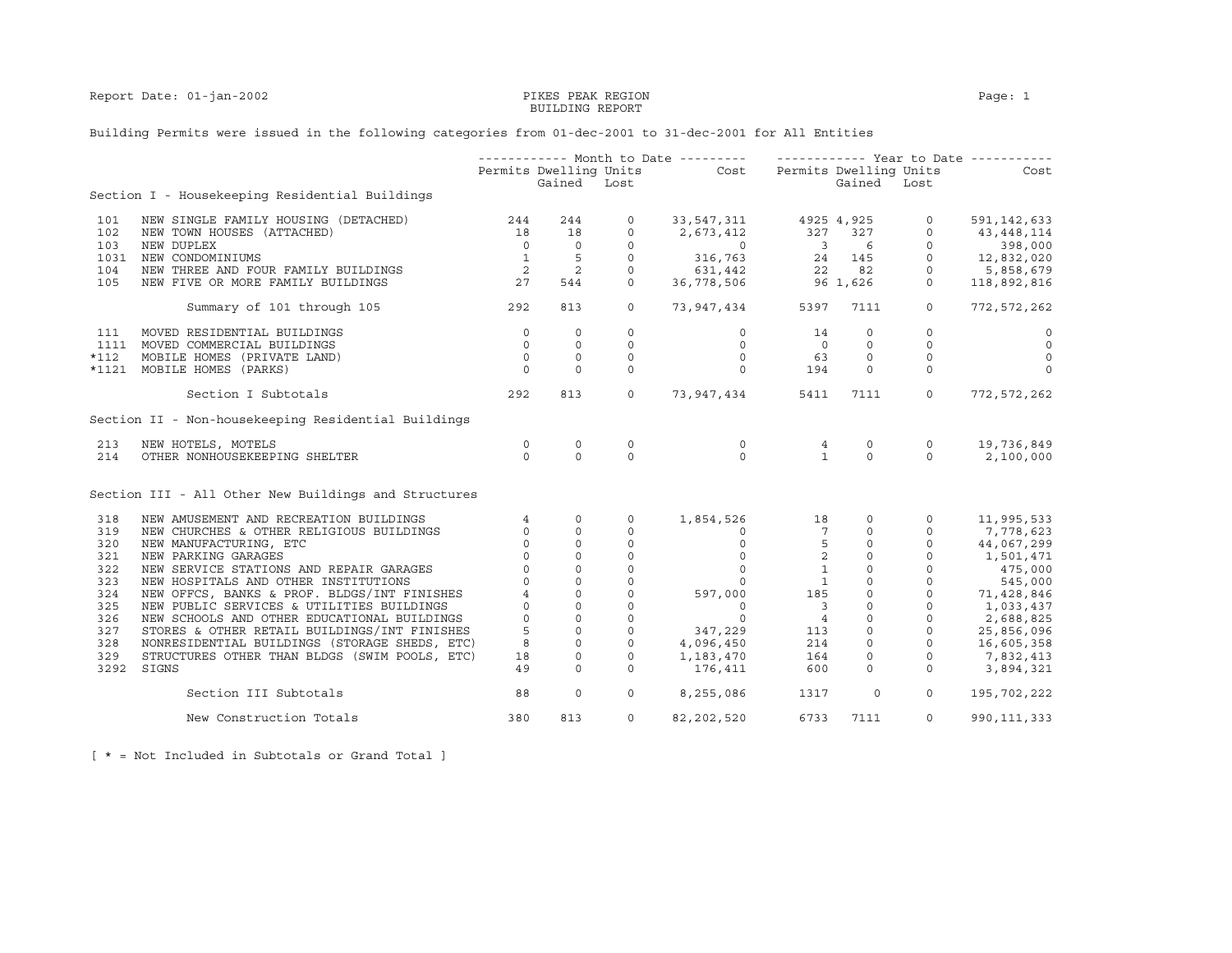Report Date: 01-jan-2002 PIKES PEAK REGION Page: 2

## BUILDING REPORT

## Building Permits were issued in the following categories from 01-dec-2001 to 31-dec-2001 for All Entities

|     |                                                  | ----------- Month to Date --------- |                        |          |               | ----------- Year to Date ------ |                |                |               |
|-----|--------------------------------------------------|-------------------------------------|------------------------|----------|---------------|---------------------------------|----------------|----------------|---------------|
|     |                                                  |                                     | Permits Dwelling Units |          | <b>Cost</b>   | Permits Dwelling Units          |                |                | Cost          |
|     | Section IV - Additions and Alterations           |                                     | Gained Lost            |          |               |                                 | Gained Lost    |                |               |
| 433 | RESIDENTIAL BLDGS CONV TO INCREASE UNITS         | -1                                  |                        |          | 20,000        | $\sim$ 4                        | 4              |                | 138,000       |
| 434 | RESIDENTIAL ALTERATIONS (REMODEL, ADD, ETC)      | 567                                 | $\mathbf{0}$           |          | 2,643,237     | 8864                            | $\circ$        |                | 46,332,491    |
| 435 | RESIDENTIAL REMODEL THAT DECREASE UNITS          | $\Omega$                            | $\Omega$               | $\Omega$ | $\sim$ 0      | $\overline{0}$                  | $\Omega$       | $\Omega$       |               |
| 436 | RESIDENTIAL GARAGES AND CARPORTS (ATT & DET)     | 58                                  | $\circ$                |          | 1,315,983 603 |                                 | $\Omega$       |                | 8,846,802     |
| 437 | COMMERCIAL ALTERATIONS (ADD, REMODEL, ETC)       | 72                                  | $\Omega$               | $\Omega$ | 2,078,765     | 1076                            | $\circ$        | $\circ$        | 35,995,538    |
|     | Section IV Subtotals                             | 698                                 | $\mathbf{1}$           | $\circ$  | 6,057,985     | 10547                           | $\overline{4}$ | $\Omega$       | 91, 312, 831  |
|     | Section V - Conversions                          |                                     |                        |          |               |                                 |                |                |               |
| 540 | REMODEL COMMERCIAL TO RESIDENTIAL                | 1                                   | $\circ$                | $\circ$  | 12,500        |                                 | $\circ$        | $\circ$        | 12,500        |
| 541 | REMODEL RESIDENTIAL TO COMMERCIAL                | $\Omega$                            | $\Omega$               | $\Omega$ | $\Omega$      | $\overline{3}$                  | $\Omega$       | $\Omega$       | 27,000        |
|     | Section V Subtotals                              | $\mathbf{1}$                        | $\Omega$               | $\Omega$ | 12,500        | $\overline{4}$                  | $\Omega$       | $\Omega$       | 39,500        |
|     | Section VI - Demolitions and Razing of Buildings |                                     |                        |          |               |                                 |                |                |               |
| 645 | DEMOLISH RESIDENTIAL BUILDINGS                   | 2                                   | 0                      |          | 0             | 63                              | 0              | $\circ$        | $\circ$       |
| 649 | DEMOLISH COMMERCIAL BUILDINGS                    | $\overline{5}$                      | $\Omega$               | $\Omega$ | $\Omega$      | 43                              | $\Omega$       | $\Omega$       | $\Omega$      |
|     | Section VI Subtotals                             | $7\overline{ }$                     | $\Omega$               | $\Omega$ | $\Omega$      | 106                             | $\Omega$       | $\Omega$       | $\Omega$      |
|     | Add, Alt and Conversion Totals                   | 706                                 | $\mathbf{1}$           | $\Omega$ | 6,070,485     | 10657                           | $\overline{4}$ | $\Omega$       | 91,352,331    |
|     |                                                  |                                     |                        |          |               |                                 |                |                |               |
|     | ***** GRAND TOTAL                                | 1086                                | 814                    | $\circ$  | 88, 273, 005  | 17390                           | 7115           | $\overline{0}$ | 1,081,463,664 |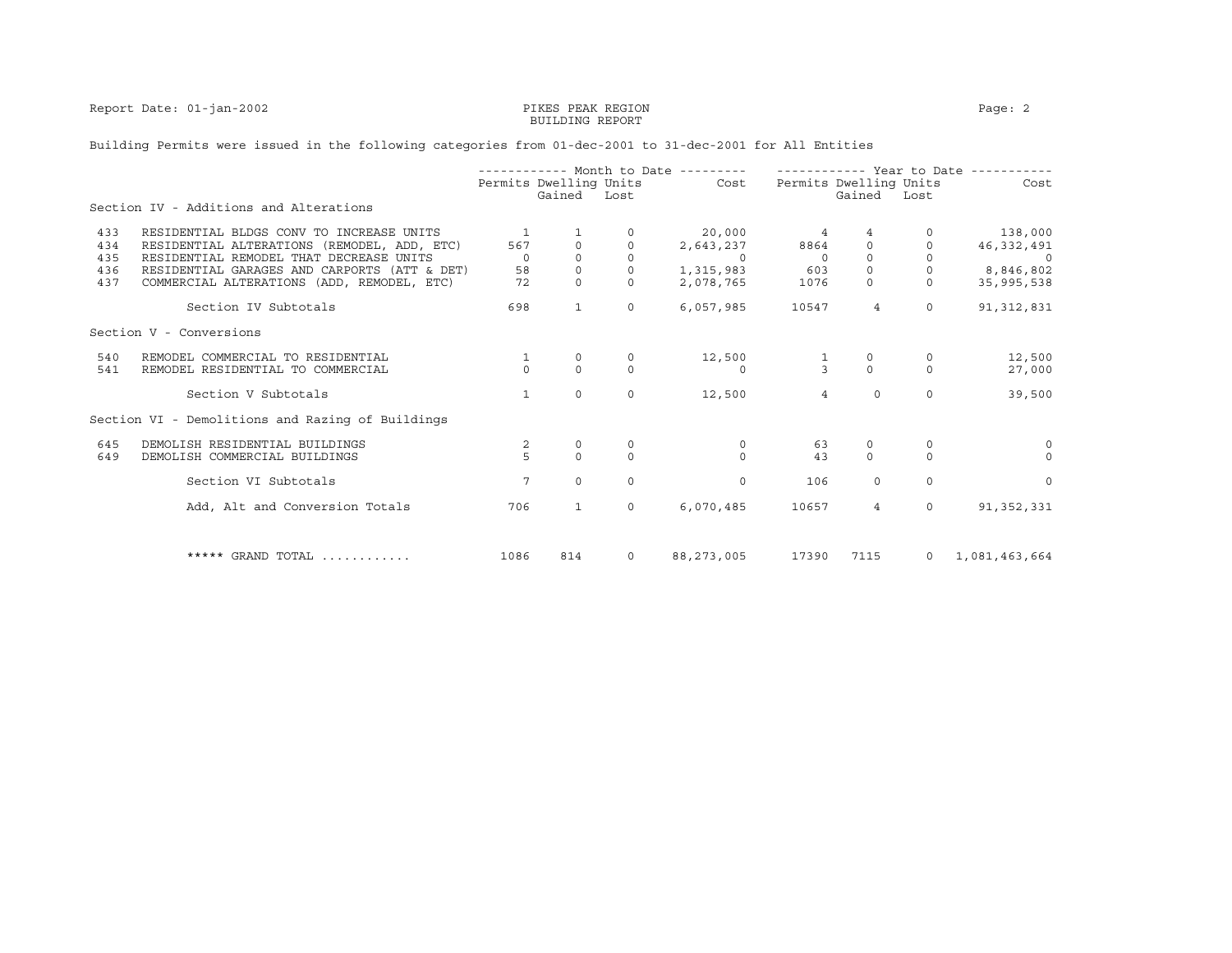Building Permits were issued in the following categories from 01-dec-2001 to 31-dec-2001 for All Entities

Section VII - Permits over \$ 500K

| Permit Classification<br>E25095 NEW SINGLE FAMILY HOUSING (DETACHED)                          | DUS          | Contractor<br>1 GREGOIRE HOMES    | Cost<br>1,980,000 |
|-----------------------------------------------------------------------------------------------|--------------|-----------------------------------|-------------------|
| 3764 CAMELROCK VW - RESIDENCE                                                                 |              |                                   |                   |
| E24482 NEW SINGLE FAMILY HOUSING (DETACHED)<br>285 CIMARRON RD - RESIDENCE                    |              | 1 HOMEOWNER                       | 500,000           |
| E24821 NEW SINGLE FAMILY HOUSING (DETACHED)<br>1 POLO DR - RESIDENCE ENG STAMPED              |              | 1 FOUNTAINHEAD HOMES              | 1,500,000         |
| E25543 NEW SINGLE FAMILY HOUSING (DETACHED)<br>1935 TWINFLOWER PT - RESIDENCE                 |              | 1 C R SHEA & CO                   | 632,000           |
| E25304 NEW SINGLE FAMILY HOUSING (DETACHED)<br>4460 HIDDEN ROCK RD - RESIDENCE (ENG STAMPED)  | $\mathbf{1}$ | CUSTOM COUNTRY HOMES INC          | 800,000           |
| E24549 NEW SINGLE FAMILY HOUSING (DETACHED)<br>4860 LONGWOOD PT - RESIDENCE                   |              | 1 HOAGIE HOMES, INC.              | 600,000           |
| E23831 NEW SINGLE FAMILY HOUSING (DETACHED)<br>1420 GOLDEN HILLS RD - RESIDENCE               |              | 1 GREGOIRE HOMES                  | 650,000           |
| E24130 NEW SINGLE FAMILY HOUSING (DETACHED)<br>275 STONEBECK LN - RESIDENCE                   | $\mathbf{1}$ | ST CROIX BUILDERS INC             | 550,000           |
| E24858 NEW FIVE OR MORE FAMILY BUILDINGS<br>1412 MEADOW PEAK VW - APT TYPE II BLDG 16 UNITS   |              | 16 WESTERN NATIONAL CONSTRUCTION  | 1,094,439         |
| E23857 NEW FIVE OR MORE FAMILY BUILDINGS                                                      |              | 24 CLASSIC GEN. CONTRACTORS, INC. | 1,590,588         |
| 5751 SNOW CREEK PT - NEW APARTMENTS - 24 UNITS<br>E24861 NEW FIVE OR MORE FAMILY BUILDINGS    | 16           | WESTERN NATIONAL CONSTRUCTION     | 1,094,439         |
| 1502 MEADOW PEAK VW - APT TYPE II BLDG 16 UNITS<br>E24846 NEW FIVE OR MORE FAMILY BUILDINGS   | 24           | WESTERN NATIONAL CONSTRUCTION     | 1,794,702         |
| 1563 MEADOW PEAK VW - APTS TYPE 1 BLDG 24 UNITS<br>E23843 NEW FIVE OR MORE FAMILY BUILDINGS   | 16           | CLASSIC GEN. CONTRACTORS, INC.    | 989,010           |
| 5695 CEDAR CREEK VW - NEW APARTMENTS - 16 UNITS<br>E23852 NEW FIVE OR MORE FAMILY BUILDINGS   | 24           | CLASSIC GEN. CONTRACTORS, INC.    | 1,590,588         |
| 5710 SNOW CREEK PT - NEW APARTMENTS - 24 UNITS<br>E24843 NEW FIVE OR MORE FAMILY BUILDINGS    | 24           | WESTERN NATIONAL CONSTRUCTION     | 1,794,702         |
| 1473 MEADOW PEAK VW - APTS TYPE 1 BLDG 24 UNITS<br>E24841 NEW FIVE OR MORE FAMILY BUILDINGS   |              | 24 WESTERN NATIONAL CONSTRUCTION  | 1,794,702         |
| 1443 MEADOW PEAK VW - APTS TYPE 1 BLDGS 24 UNITS<br>E23842 NEW FIVE OR MORE FAMILY BUILDINGS  |              | 16 CLASSIC GEN. CONTRACTORS, INC. | 989,010           |
| 5665 CEDAR CREEK VW - NEW APARTMENTS - 16 UNIT<br>E23848 NEW FIVE OR MORE FAMILY BUILDINGS    |              | 24 CLASSIC GEN. CONTRACTORS, INC. | 1,590,588         |
| 5635 CEDAR CREEK VW - NEW APARTMENTS - 24 UNITS<br>E23850 NEW FIVE OR MORE FAMILY BUILDINGS   |              | 24 CLASSIC GEN. CONTRACTORS, INC. | 1,590,588         |
| 5750 SNOW CREEK PT - NEW APARTMENTS - 24 UNITS<br>E23835 NEW FIVE OR MORE FAMILY BUILDINGS    |              | 24 CLASSIC GEN. CONTRACTORS, INC. | 1,590,588         |
| 1461 SABLE CREEK VW - NEW APARTMENTS - 24 UNITS<br>E24845 NEW FIVE OR MORE FAMILY BUILDINGS   |              | 24 WESTERN NATIONAL CONSTRUCTION  | 1,794,702         |
| 1533 MEADOW PEAK VW - APTS TYPE 1 BLDGS 24 UNITS<br>E23856 NEW FIVE OR MORE FAMILY BUILDINGS  |              |                                   |                   |
| 5790 SNOW CREEK PT - NEW APARTMENTS - 24 UNITS                                                |              | 24 CLASSIC GEN. CONTRACTORS, INC. | 1,590,588         |
| E24848 NEW FIVE OR MORE FAMILY BUILDINGS<br>1593 MEADOW PEAK VW - APTS TYPE 1 BLDGS 24 UNITS  | 24           | WESTERN NATIONAL CONSTRUCTION     | 1,794,702         |
| E23844 NEW FIVE OR MORE FAMILY BUILDINGS<br>1324 CASCADE CREEK VW - NEW APARTMENTS - 16 UNITS |              | 16 CLASSIC GEN. CONTRACTORS, INC. | 989,010           |
| E24860 NEW FIVE OR MORE FAMILY BUILDINGS<br>1442 MEADOW PEAK VW - APT TYPE II BLDG 16 UNITS   | 16           | WESTERN NATIONAL CONSTRUCTION     | 1,094,439         |
| E23859 NEW FIVE OR MORE FAMILY BUILDINGS<br>1305 CASCADE CREEK VW - NEW APARTMENTS - 24 UNITS |              | 24 CLASSIC GEN. CONTRACTORS, INC. | 1,590,588         |
| E24862 NEW FIVE OR MORE FAMILY BUILDINGS                                                      |              | 16 WESTERN NATIONAL CONSTRUCTION  | 1,094,439         |